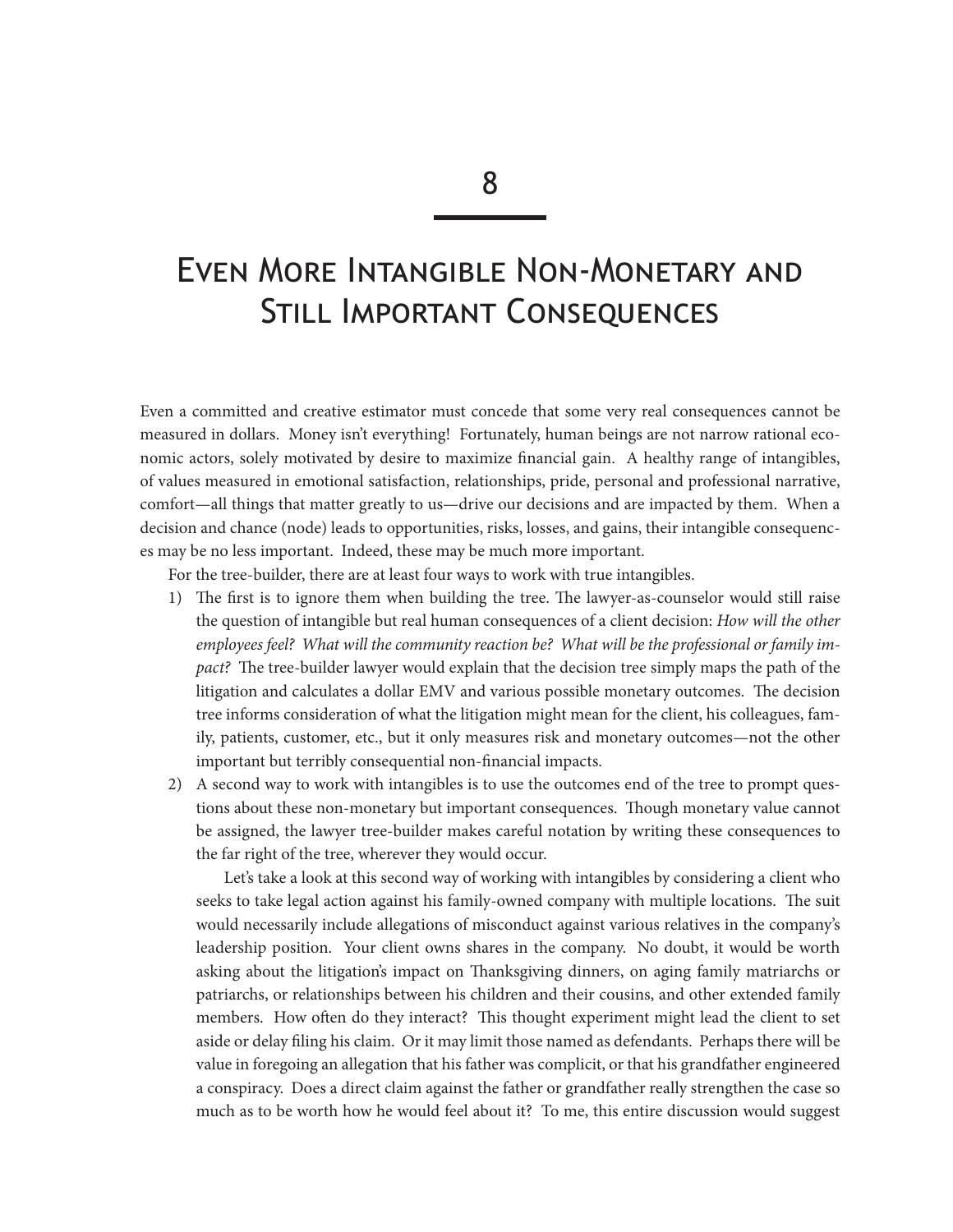# 112 Risk and Rigor

the wisdom of enormous efforts to reach a peaceful agreement within the family. The very act of filing suit may have such a poisonous impact as to render this impossible. That is another intangible value that may be worthy of weight and consideration.

Here's how the tree might be drawn.



The considerations listed in bold face below are examples of what might be written to the right of the tree's terminal nodes on a yellow pad, a large flip chart or white board, or more likely, multiple charts, boards, or other enlargements. Client reflection and discussion might generate the text written under each category, such as the text which follows.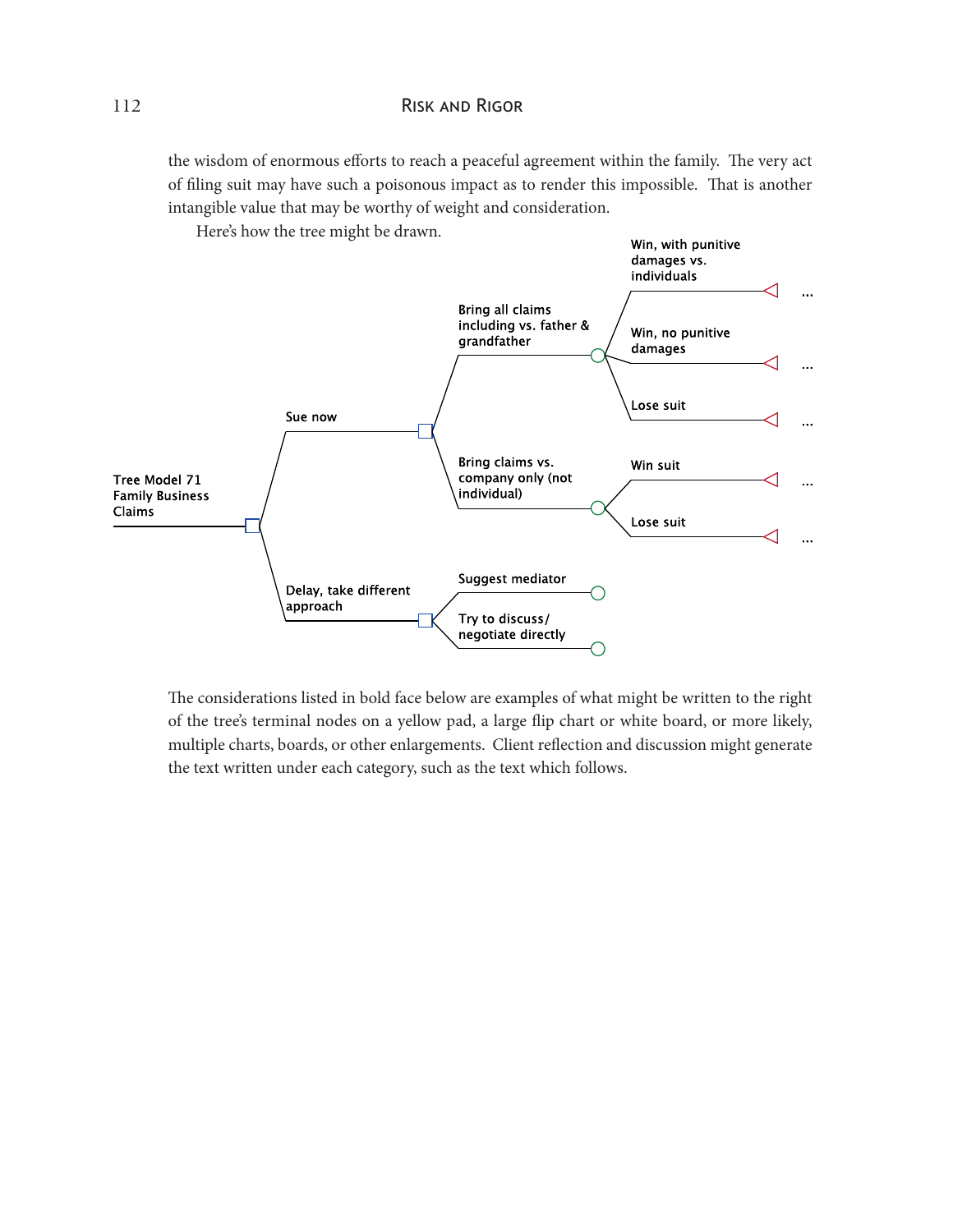#### **Net \$ Impact/Outcome if suit is won with punitive damages**

Recover your % share of company's lost income due to misconduct – \$?

Recover punitive damages, likely multiple of lost income [After est. 2 years' time]

-Pay \$50,000 in attorneys' fees & costs

-lose share of parents'/grandparents' estates - wills change?

#### **Net \$ Impact/Outcome if suit is won, no claims involving punitive damages**

Recover your % share of company's lost income due to misconduct – \$? [After est. 2 years' time] -Pay \$50,000 in attorneys' fees & costs -lose share of parents'/grandparents estate, wills change?

#### **Net \$ Impact/Outcome if suit is lost**

- \$0 Recovered -Pay \$50,000 in attorneys' fees & costs -lose share of parents'/grandparents' estate - wills change?

#### **Intangible Impacts of Filing Suit [any strategy, any outcome]**

Family relationships break down further, including relationships with parent and grandparents

-no more family gatherings: holidays, weddings, graduations -fractured/no interactions between your children & cousins -discomfort at town/school events, any common friends -town/neighbors/friends may take sides; social backlash

# **Intangible Impacts of Filing Claims against Father and/or Grandfather**

-If file suit naming father and/or grandfather personally, asserting conspiracy claims, relationship break irreconcilable. -If file suit without those claims, is the relationship break less likely to be irreconcilable?

## **Consequences of delaying, either negotiating, retaining a mediator**

Control your own fate, not imposed Save attorneys fees (though mediator may cost) Process may preserve/mend relationship

At the end of each branch path, client and lawyer are invited to pause and consider: what would the monetary and emotional costs be if the case unfolds along this path? The thought exercise will make what is abstract and in the hypothetical future seem more real.

In our non-compete case from last chapter, similar questions would be asked: "What would it cost me if a judge were to grant the injunction so that I couldn't work in my industry for 18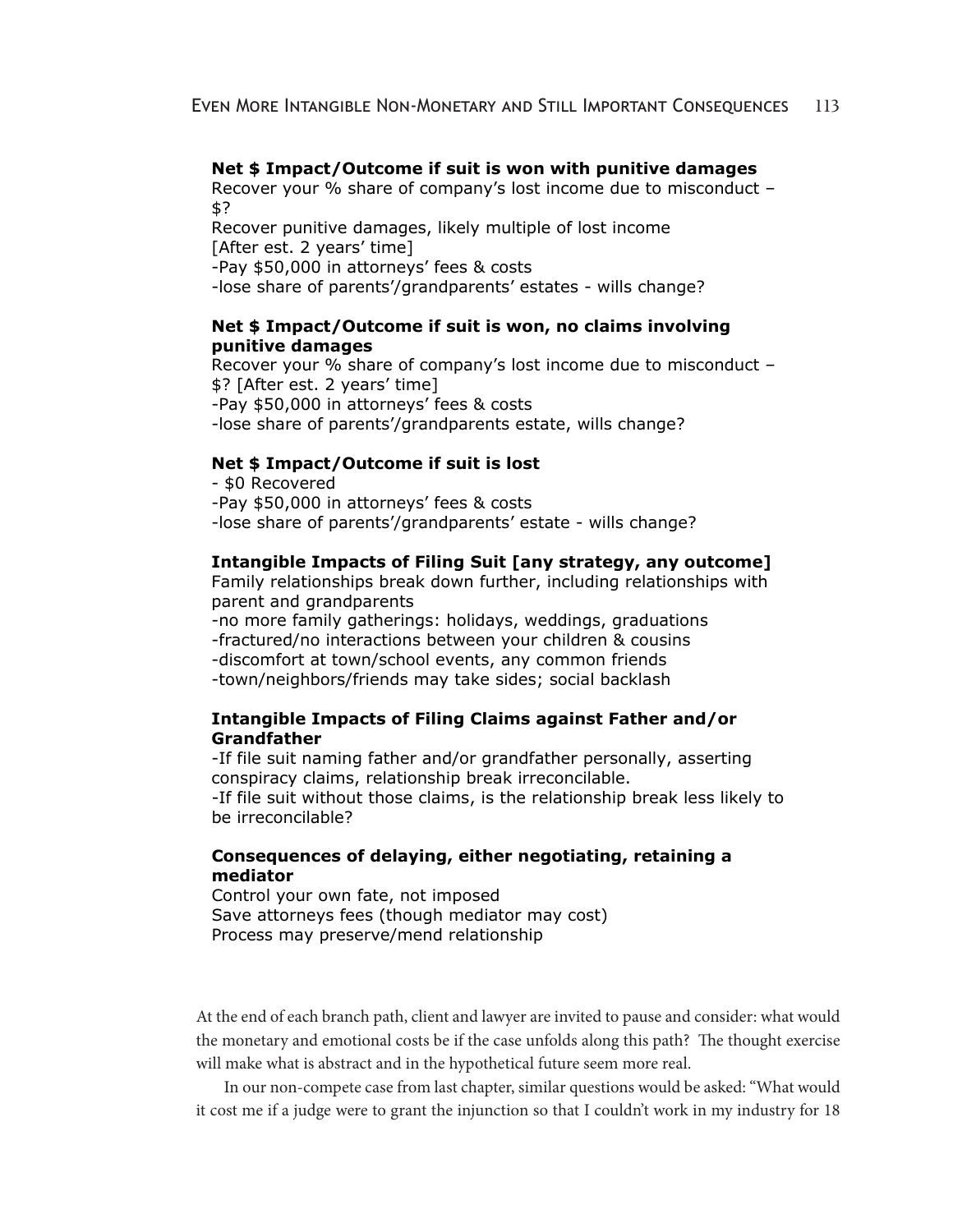#### 114 Risk and Rigor

months? Could we still cover the mortgage and the kids' activities? Is it worth incurring the lawyer's litigation costs? How will I feel if I make no change?" The client might predict that it's worth the risk of a brief injunction because his most valuable clients will return after that period. He might consider or pursue "Plan B"—a temporary employment interlude outside of the industry, or selling only non-competitive products at the new company—and estimate his earning capacity during the interlude. Even if the dollar estimates are far from certain, it's worthwhile to write them at the terminal nodes on the right side. And rolling back the tree with those numbers to learn both the EMV and the likelihood of the various possible outcomes may prove significant for the client's decision.

3) A third way is to make roughly estimated monetary adjustments to account for non-monetary consequences.<sup>1</sup> These can be broad or more specific.<sup>2</sup>

Thinking broadly, the decision-analyst could ask the client to consider what it would be worth to him, his family, or his organization not to go through this entire process. A way to frame the question is to ask: *Disregarding lawyer's fees and all of that, what if there were two ways to get to a final result. The first way, you and your employees [or you and your family] go through the litigation process, the depositions, documents, hearings and, say eighteen months from now, there's a trial, you and others testify, and then the jury says X—whatever they say. The second way, I could wave a wand and we'll just be faced with X—whatever it is. In other words, you can skip the entire process. What value would there be in NOT having to go through it all? How much would that be worth?*

Then, let's assume your decision tree begins with a decision node that has two branches, settle or litigate. If the "settle" branch ends with the other side's current offer (or the amount you think they would be willing to pay), the client's dollar valuation of NOT going through it could be added to the settlement payoff. Or, it could be subtracted from the end of the litigation payoffs (or added as a negative, for the defense side).

A note of caution: focusing on distaste for the process can be problematic, particularly when working with a defense client who already feels "extorted" by the process and its costs. There may be understandable resistance to your suggestion to focus on the unattractiveness of litigation as a reason to pay more.<sup>3</sup>

It may be perceived as fairer to focus on a particular real but intangible impact of a litigation decision. For example, imagine that your client owns a business that is a member of a closelyknit trade association. He has a potential breach of contract claim against another business in

<sup>&</sup>lt;sup>1</sup> For a clear and careful presentation of a way to evaluate non-monetary consequences, see: Hammond, John S.; Keeney, Ralph L.; and Raiffa, Howard, *Smart Choices: A Practical Guide to Making Better Decisions* (2000).

<sup>&</sup>lt;sup>2</sup> Professors Heavin and Keet reference the importance of assessing impact on the client and note that it is often missing from risk analysis tools. See Heavin, Heather and Keet, Michael "Litigation Risk Analysis: Using Rigorous Projections to Encourage and Inform Settlement," *Journal of Arbitration and Mediation* (forthcoming): 8.

<sup>&</sup>lt;sup>3</sup> While I have asked clients to estimate the value of "not going through it," I appreciate their resistance to that being used against them, in a way, by subtracting it from or adding it to negative payoffs. With all due respect for measurability bias and inclusive payoff numbers, this is one where it seems better just to record the number on the margin—as a plus for settlement or a negative for litigation. It's recorded on the page and becomes part of the discussion.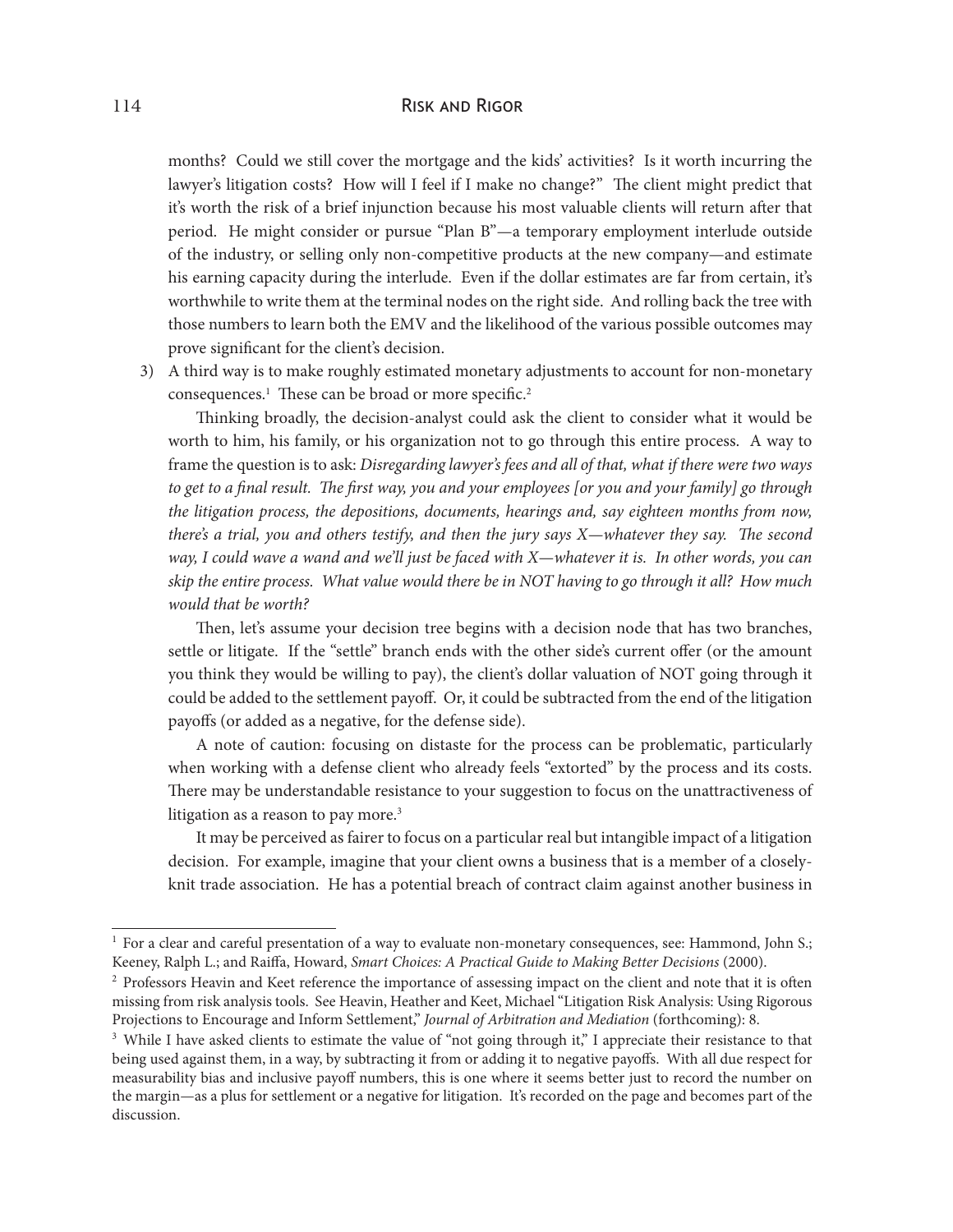the organization. He believes the other business shorted the quality and quantity of goods delivered on the contract. This was very costly to your client who had to find quality replacements on a rush basis to fulfill his contract with a major customer. There have been some "friendly" discussions about the problem, but the other business owner has offered a "pittance" in settlement.

In addition to mapping the legal claims, probabilities, and hard costs, you may wish to discuss any subtle impact on other trade association members' willingness to do business with him in the future. Can the client put a price on that—or on his desire to avoid it? Perhaps it cuts the other way, perhaps filing suit has the additional positive value of communicating a warning against shorting the quantity or quality of an order. This answer will likely depend on the offending trade member's reputation within the association. Indeed, your client may wish to communicate proactively with other members to preempt negative rumors and backlash. Whatever your discussion yields, it may be possible for your client to put a positive or negative dollar value on the impact of his decision to take legal action. If so, that may be included at the appropriate outcome node. Or, as in the example above, it could at least be written on the tree page.

Technically, it is also possible to assign a dollar value to purely emotional or relationshipbased consequences of a decision. I hereby admit that this option makes me uncomfortable, but I offer it for those less uncomfortable with translating the value of emotional or personal relationship values to dollars.<sup>4</sup> After all, our legal system routinely asks juries to assign dollars to emotional distress, loss of consortium, and alienation of affection.

4) A fourth way to work with intangibles—utility analysis—involves assigning utility values to both financial and intangible factors, including attitudes toward risk must be referenced here. For some clients, and some highly consequential legal problems, it may be well worth the time and effort. It should also be noted that the initial steps in a utility analysis—assigning points, weights and preferences to different intangible factors—can be of great assistance to a client thinking through a difficult decision. Its value does not only derive from the capacity to plug utility values into a decision tree.

However, because I suspect only the smallest minority of lawyers or clients would ever take the time to do a full utility analysis, this text does not currently include a section on how to do one. (That may someday appear on the riskandrigor.com website on topics related to this book, currently in the planning stages.) It is admittedly technical and somewhat time consuming. A description of this method can be found in a number of the reference sources included in this text's bibliography.<sup>5</sup>

<sup>&</sup>lt;sup>4</sup> See the option of converting both money and intangibles to utility values, discussed briefly below this section.

<sup>5</sup> A less technical explanation can be found in Hammond, Keeney, and Raiffa, Howard, *Smart Choices* (2002): 131- 153. For more in-depth discussion of utility analysis among the references contained in this book's bibliography, the reader may consult the original Raiffa, Howard, *Decision Analysis: Introductory Lectures on Choices under Uncertainty* (1968); or Clemen, Robert T. *Making Hard Decision*s (1996): 465-489.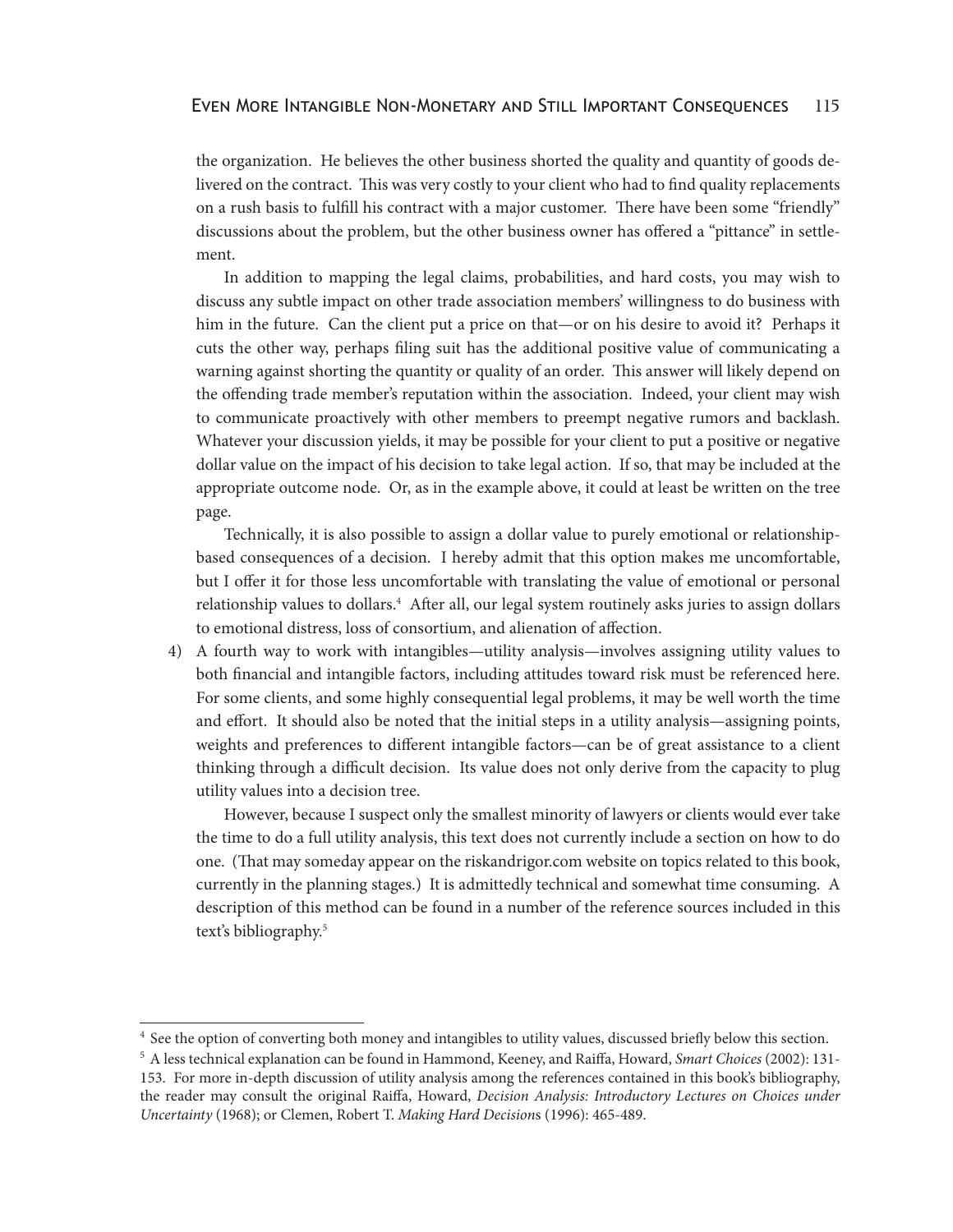## **About Risk, the Ever Present and Entirely Real Intangible**

No doubt, decision tree analysis prompts the lawyer and client to thoughtfully consider and discuss risk. That is one of the method's primary values for client counseling and decision-making. As referenced in the "how to's" section, the distribution of possible outcomes in two cases (even with the same EMV) will suggest different decisions, depending on the client's aversion to or tolerance for risk. In simplest terms, one case's mathematical roll back to a \$100,000 EMV may flow from possible outcomes that range between \$125,000 and \$175,000. (This assumes a 66% (2/3) chance of a liability finding and no preliminary dispositive motions). Another case's EMV may flow from a 40% chance of liability, but damages that have a 50% chance of clustering right around \$375,000 and a 50% chance of clustering right around \$125,000. If you look at the distribution of outcomes he would have an overall 20% chance of a verdict (plus costs) of \$375,000, a 20% chance at \$125,000, and a 60% chance of \$0 dollars in liability.6

Different business clients will respond differently to these case scenarios. One client might note that, in the first case, he's probably going to lose so he might as well make a substantial offer. Or, if \$125,000—\$175,000 will not severely impact his business, he may decide it's worth rolling the dice. The same client might be greatly concerned about even a 20% chance of a \$375,000 verdict: that might put him into bankruptcy, lead to lay-offs, eliminate a credit line, or preclude a major investment to which he is largely committed. The client might also acknowledge his general discomfort with risk.

The plaintiff in either case may also be strongly impacted by the distribution of risk. Some plaintiffs will be uncomfortable with even a 1/3 risk of \$0 recovery (and still paying \$25,000 in fees and costs). Others would take the 2/3 bet for \$100,000, even with \$25,000 in fees. But they would not be pleased to buy a \$25,000 ticket with a 60% chance of \$0, a 20% chance of \$125,000 and a \$20% chance of \$375,000. A plaintiff may be risk averse because he needs to recover a minimum amount to keep his business afloat or to pay off debts. Dollars over that are great, but not worth the risk of \$0.

The reader will not be surprised that those deep into decision analysis offer quantitative ways to account for risk aversion and risk tolerance. Their suggestions include deriving risk utilities by considering the difference in value between a certain dollar amount obtainable without risk, and the same dollar amount with risk.7 While beyond the scope of this text, it is possible to develop a general risk profile or curve for a particular client, and use it for that client's decision analysis.<sup>8</sup>

In my practice as a neutral mediator using decision tree analysis, I choose not to quantitatively account for risk in either of these ways for two reasons. The first is prescriptive; the other is practical. First, I prescribe against quantitative adjustment to reflect risk aversion (or preference) on the tree because, in my limited experience observing this practice, it rather ironically tends to lead us to double count risk. Here is how this can happen: assume a tree built for the plaintiff, in which payoff numbers

<sup>6</sup> Note that, in an attempt to simplify, this example violates the requirement of including costs. Assume \$25,000 in attorneys' fees (and other costs). They would raise the EMV to \$125,000 in both cases, as the fees would be the same no matter what the outcome.

<sup>7</sup> See Hammond, Keeney, and Raiffa, *Smart Choices* (2002), for a clear and simple discussion of utility analysis for outcomes that are intangible, a mix of quantifiable or tangible and intangible, and considering different levels of risk as an element of utility.

<sup>8</sup> Once again, on the topic of deriving a client's risk profile, readers may consult the original Raiffa, Howard, *Decision Analysis: Introductory Lectures on Choices under Uncertainty* (1968), or Clemen, Robert T., *Making Hard Decisions* (1996): 465-489.